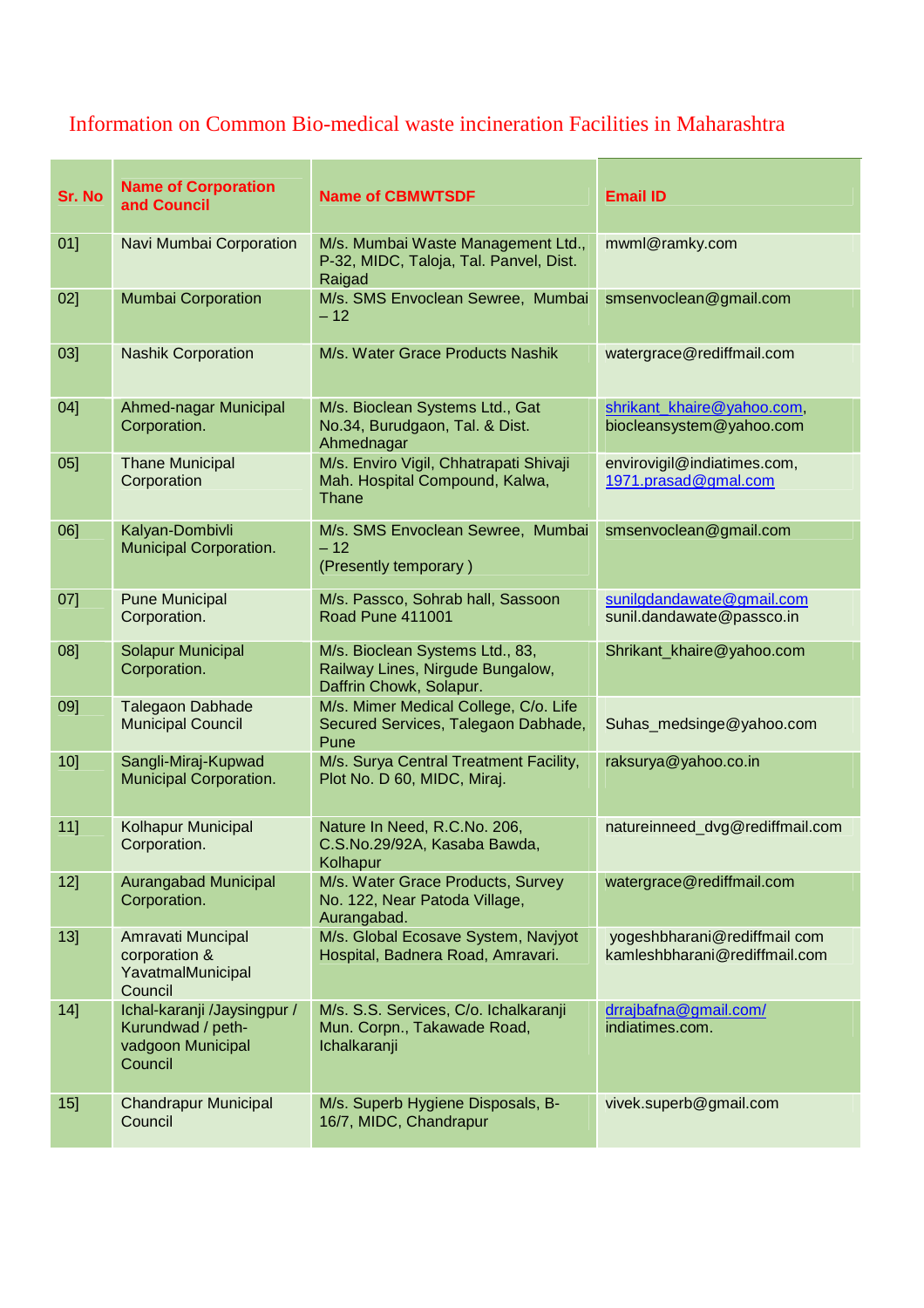| 16]    | Nagpur Municipal<br>Corporation                  | M/s. Superb Hygiene Disposals, Plot<br>No 133 Mauja Bhandewadi, Nagpur                                                                    | atul_zoting@rediffmail.com<br>atul_zoting@gmail.com  |
|--------|--------------------------------------------------|-------------------------------------------------------------------------------------------------------------------------------------------|------------------------------------------------------|
| 17]    | Nanded Municipal -<br>Corporation.               | M/s. Superb Hygiene Disposal,<br>Nanded                                                                                                   | atul_zoting@rediffmail.com                           |
| 18]    | Pimpri Chinchwad<br><b>Municipal Corporation</b> | M/s. Yashvantrao Chavan Memorial<br>Hospital,<br>Pimpri Chinchwad Municipal<br>Corporation, Sant Tukaram Nagar,<br>Pimpri, Pune- 411 018. | balasahebljadhav@gmail.com<br>sssatarkar@gmail.com   |
| 19]    | Jalna Muncipal council                           | M/s. Atul Environment Services (office)<br>54, shivadatta HSG. Soc. Cid-co N-8,<br>Aurangabad-431003                                      | atulenviro@yahoo.co.in                               |
| 20]    | <b>Gondia Muncipal Council</b>                   | M/s. Krupa Wastages, Ramdeo Sadan,<br>manohar chowk, Gondia -441601                                                                       | krupamines@rediffmail.com                            |
| $21$ ] | Jalgaon Muncipal<br>Corporation                  | M/s Mansai Bio-Medical Waste<br>Enterprises Pvt. Ltd 90, Krishnendu,<br>Gandhi Nagar, Jalgaon- 425001                                     | hemraru@rediffmail.com<br>rajiv.mahajan873@gmail.com |
| 22]    | <b>Karad Muncipal Council</b>                    | M/s. Karad Hospital Association<br>Shaniwar Peth, Nearpalika Oxidation<br>Pond, 12 dabari, Karad Dist - Satara                            | vinodsawant_21@rediffmail.com                        |
| $23$ ] | <b>Beed Muncipal Council</b>                     | M/s. Champavati Pollution Control<br>Socity, Beed                                                                                         | kamble.maruti@rediffmail.com                         |
| 24]    | <b>Latur Municipal Council</b>                   | M/s.Akshay Industries, Latur,<br>Plot No. C-8/1, MIDC- Latur,<br>Dist-Latur.                                                              | abinavshaha@rediffmail.com                           |
| 25]    | Ratnagiri Municipal<br>Council                   | Maharashtra Bio-Hygenic<br>Management, E-19, Lote Parshuram,<br>Khed, Ratnagiri                                                           | mbhmlote@gmail.com                                   |
| $26$ ] | <b>Satara Municipal Council</b>                  | I Nature N Need Satara                                                                                                                    | natureinneed@rediffmail.com                          |
| 28]    | <b>Dhule Municipal</b><br>Corporation            | Swami Samarth Enterprises,<br><b>Dhule</b>                                                                                                | shriswamisamarthaenterprises@bio<br>medicalwaste.com |
| 29]    | <b>Wai Municipal Council</b>                     | Dr. Jagtap Hospital pvt. Ltd., Khandala                                                                                                   | dr.tsjagtap@gmail.com                                |